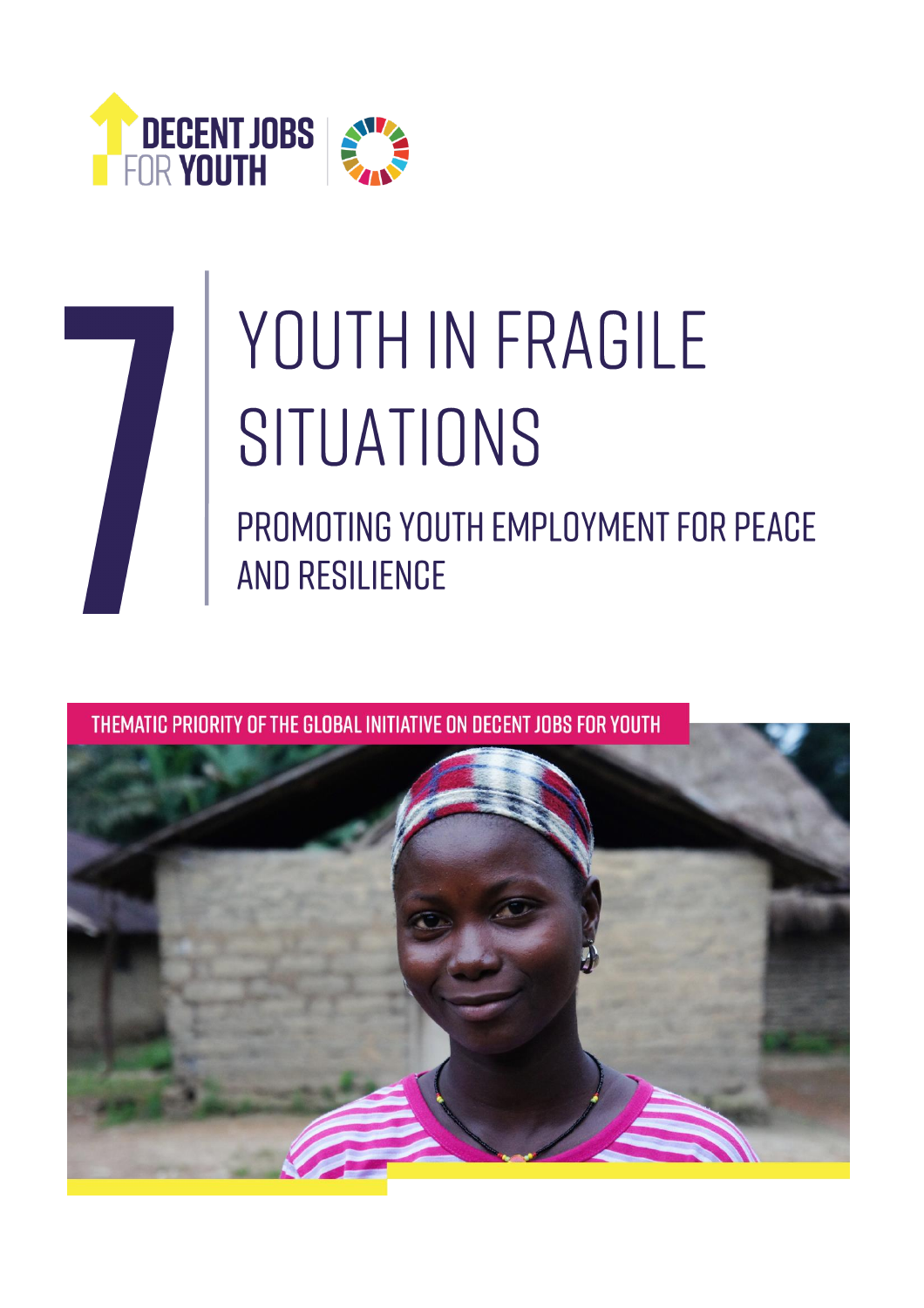# Youth in Fragile Situations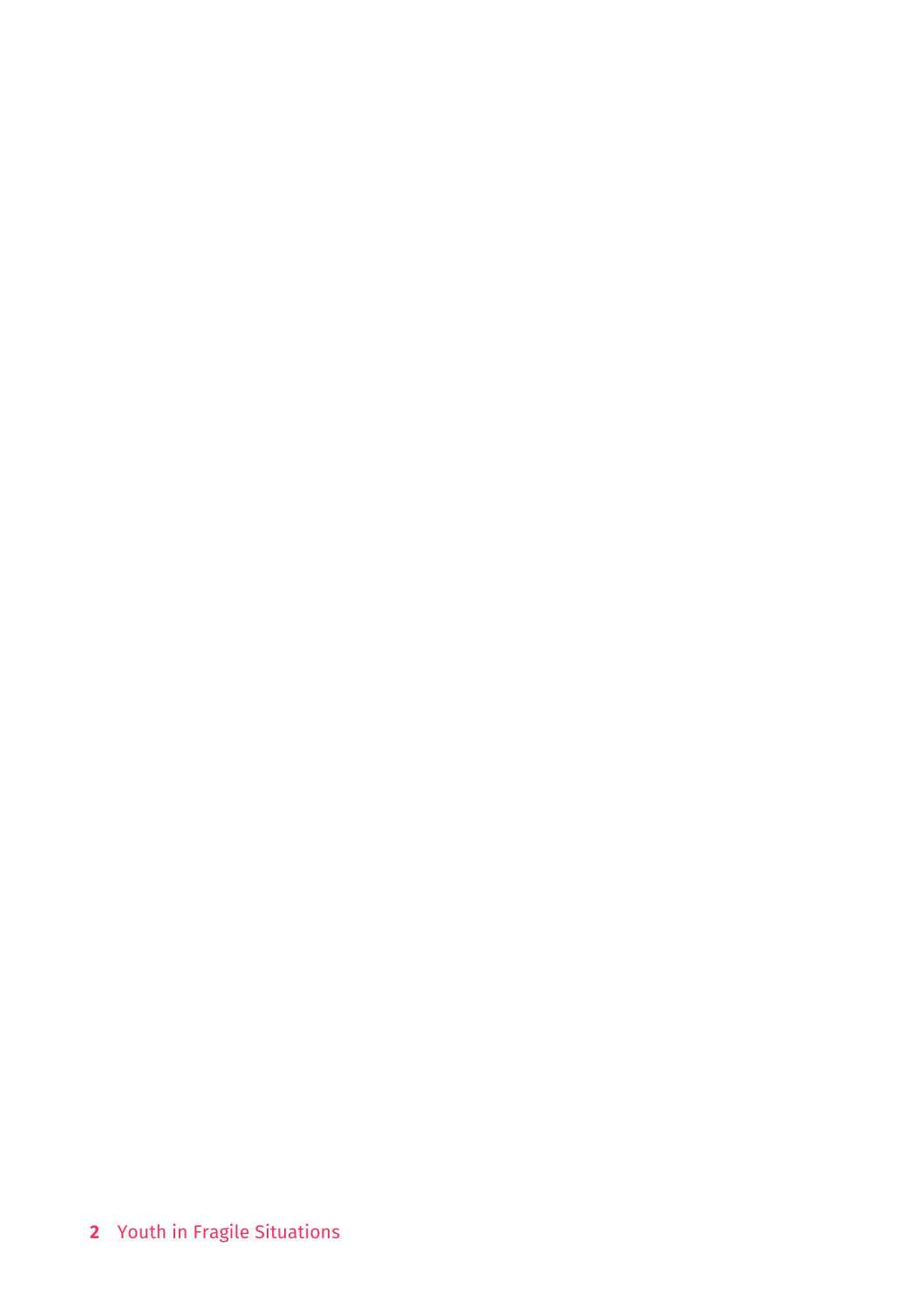# 1 Decent Jobs for Youth – the global initiative for action

# 1.1 Objective

Decent Jobs for Youth is the global initiative to scale up action and impact on youth employment under the 2030 Agenda for Sustainable Development. Launched in 2016 with the endorsement of the executive heads of the United Nations, Decent Jobs for Youth is a unique platform for partners to address fragmentation and catalyse effective, innovative and evidencebased action at country and regional levels.

# 1.2 Partners

Decent Jobs for Youth brings together the resources and expertise of multiple partners to create linkages that maximize the effectiveness of youth employment investments.

The initiative recognizes the important roles of governments, social partners, the UN System, youth and civil society, the private sector, regional institutions, parliamentarians, foundations, academia and the media in promoting decent jobs for youth. The partners of Decent Jobs for Youth subscribe to 15 guiding principles, which steer their actions and investments on youth employment.

## 1.3 Strategy



Building a strategic alliance to advocate, ensure policy convergence, stimulate innovative thinking and mobilize resources

Scaling up evidence-based action and impact across eight thematic priorities in line with the 2030 Agenda for Sustainable Development



Sharing and applying knowledge by capturing, analysing and sharing best practices, highlighting innovative approaches and facilitating learning



Mobilizing resources by securing high-level commitments from national, regional and international actors

## 1.4 Priorities for action

Eight thematic priorities to make a difference in the lives of young women and men – and in our world. Thematic plans identify areas for enhanced action and impact on decent jobs.













Youth in the rural economy



Youth entrepreneurship and self-employment



Young workers in hazardous occupations

Youth transitioning to the formal economy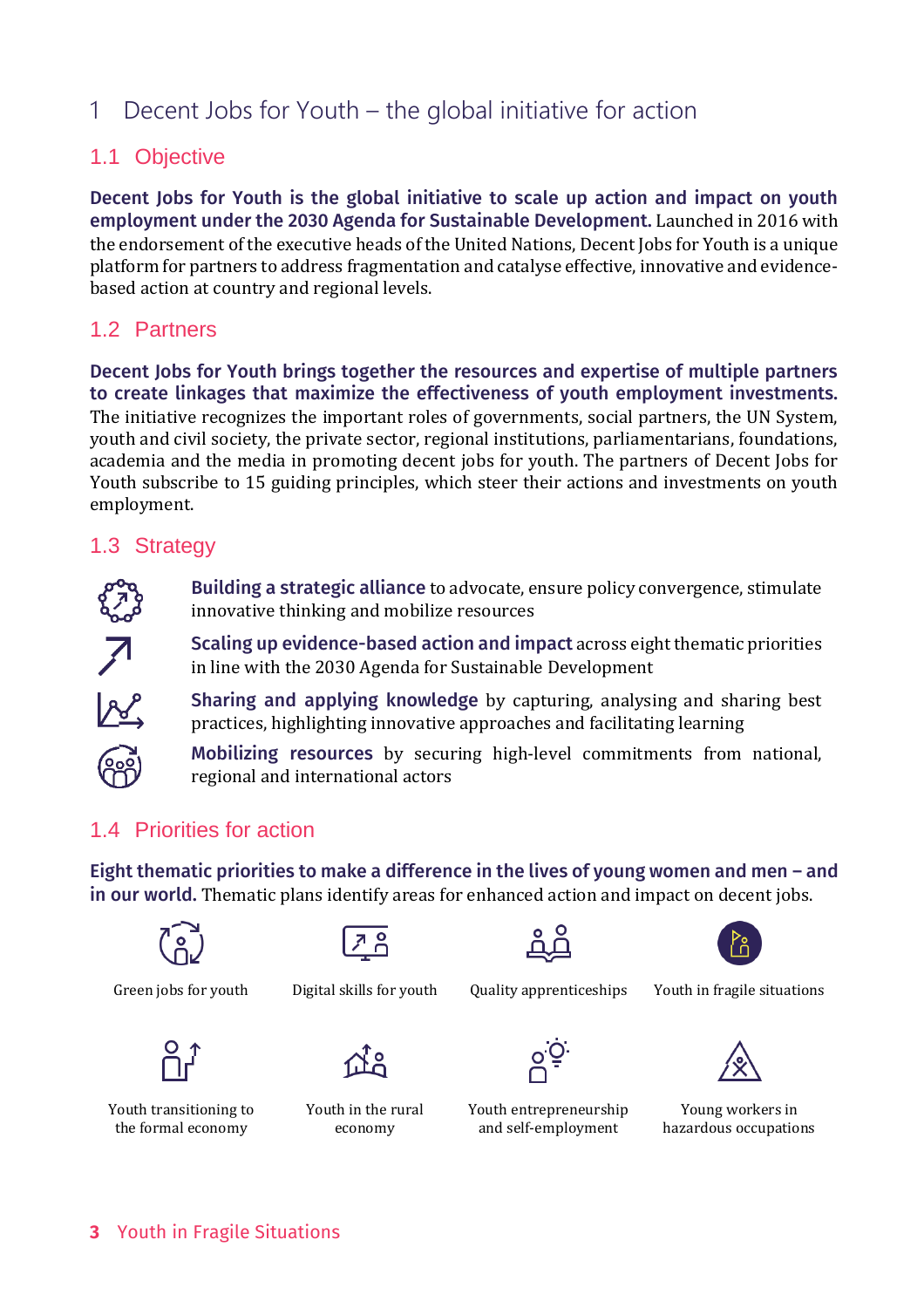# 2 Why action is needed

More than 1.6 billion people currently live in fragile and conflict-affected States, 50 per cent of whom are under the age of 20.<sup>1</sup> In these areas, protracted conflicts and complex emergencies extend over many years, halt and reverse economic growth and erode development gains. As a result, poverty is increasingly concentrated in fragile settings: the share of extreme poor living in conflict-affected situations is expected to rise from 17 per cent of the global total today to almost 50 per cent by 2030.<sup>2</sup>

Fragility exacerbates the severity of the challenge of youth employment, in terms both of availability and quality of jobs. For young people, who are already disproportionately affected by unemployment globally,<sup>3</sup> fragility often means that it is even harder for them to gain access to employment opportunities, with lower quality jobs for those who do find work. In this scenario, various groups of young people experience growing labour market inequalities, their transitions from school to work are longer and more uncertain and they become increasingly detached from the labour market.<sup>4</sup> Under these circumstances, young people may be pushed to engage in jobs that are informal, unstable, underpaid or even high-risk and harmful – just for the daily survival. Young people in fragile and conflict-affected environments are much more at risk of dropping out of school or college, in order to find work, driven by a sense of hopelessness, or anxiety about their own well-being. In fragile situations, young women in particular are more likely to be withdrawn from education and prevented from working outside of the home, through a combination of the family's fear for their safety and the pressure of conservative social norms.

Youth unemployment, decent work deficits, fragility and migration are closely interlinked. While fragility – in particular low security – exacerbates unemployment, joblessness and low quality jobs can also intensify fragility.<sup>5</sup> Where economic livelihoods and employment opportunities are lacking, young people living in fragile contexts can be targeted by the recruitment strategies of extremist groups, organized crime, gang associations, or piracy.<sup>6</sup> Fragility and conflict may also encourage migration, sometimes turning young people into refugees in search of safety and a better life elsewhere. While employment is not always a primary driving force, it usually features in the migration process at some point. For countries of origin, the youth exodus can further exacerbate economic stagnation and fragility through the loss of human capital. The incidence of irregular migration is higher among young people escaping fragility, putting them at risk of trafficking or exploitation. In receiving countries, where local labour markets have to absorb large influxes of job-seekers, both young refugees and migrants may face exclusion from the labour market and from decent work, lacking a political voice and rights.<sup>7</sup>

Employment – in particular among young people – has the potential to build peace, foster the self-reliance of refugees in hosting communities and support the reintegration of formerly displaced persons upon return. In fragile settings, employment can contribute to peace by, first, creating constructive contact between groups, thus overturning common stereotypes and improving inter-group knowledge and perceptions; second, addressing *grievances* and

<sup>1</sup> OECD: *States of fragility 2016: Understanding Violence* (Paris, 2016)*.*

<sup>2</sup> World Bank: *Fragility, conflict and violence* (Washington, DC, 2017)*.*

<sup>3</sup> ILO: *Global employment trends for youth 2017: Paths to a better working future* (Geneva, 2017)*.*

<sup>4</sup> ILO: *Employment and decent work in situations of fragility, conflict and disaster* (Geneva, 2016)*.*

<sup>5</sup> P. Collier, A. Hoeffler and D. Rohner: *Beyond greed and grievance: feasibility and civil war*. CSAE Working Paper Series, Centre for the Study of African Economies (Oxford, 2006).

<sup>6</sup> ILO: *Employment and decent work in situations of fragility, conflict and disaster.*

<sup>7</sup> ILO: *The Access of refugees and other forcibly displaced persons to the labour market* (Geneva, 2016).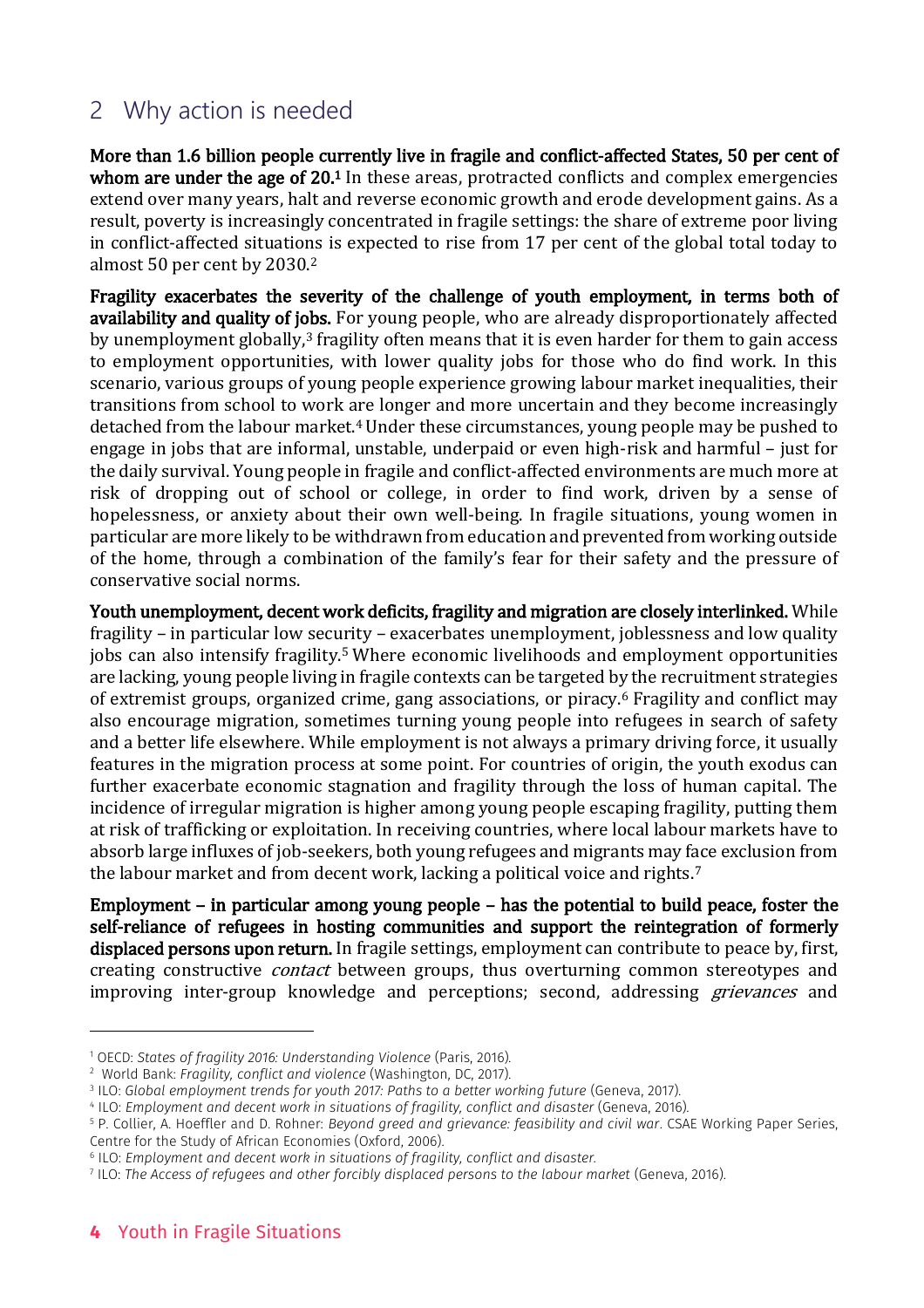perceptions of unfair treatment and inequality; and, third, fostering skills and economic opportunities, which in turn reduces incentives for engaging in adverse behaviour and provides reasons to refrain from embarking on irregular migration.<sup>8</sup>



Figure 1: Peace and security effect of youth employment investments

Source: Based on T. Brück et al. (2016). "Jobs aid peace: a review of the theory and practice of the impact of employment programmes on peace in fragile and conflict-affected countries."

The international community has given strong attention to facilitating peace and resilience and Decent Jobs for Youth will make a meaningful contribution to those efforts by fostering youth employment in fragile situations. Recent global efforts to this end include the Security Council resolution 2250 (2015) on youth, peace and security, which emphasized the importance of creating policies for youth to positively contribute to peacebuilding; the ongoing work on Security Council resolution 1325 (2000) on women, peace and security; and the Employment and Decent Work for Peace and Resilience Recommendation, 2017 (No. 205), adopted by the International Labour Conference. In the context of economic migration and refugee movements, the 2016 New York Declaration for Refugees and Migrants<sup>9</sup> addressed the challenges faced by refugees and migrants and emphasized the role of decent work in sending and receiving countries. Through the Declaration, the General Assembly committed itself to creating two global compacts: for safe, orderly and regular migration; and on refugees.<sup>10</sup>

<sup>8</sup> ILO, UNDP, UN PBSO and World Bank: *Employment programmes and peace* (2016); T. Brück et al.: *Jobs aid peace. A Review of the Theory and Practice of the Impact of Employment Programmes on Peace in Fragile and Conflict-affected Countries*, ISDC Working Paper (Berlin, 2016)*.*

<sup>&</sup>lt;sup>9</sup> As set out in UN General Assembly Resolution 71/1.

<sup>10</sup> UN: *Making migration work for all*. Report of the Secretary-General, General Assembly Document No. A/72/643 (New York, 2017).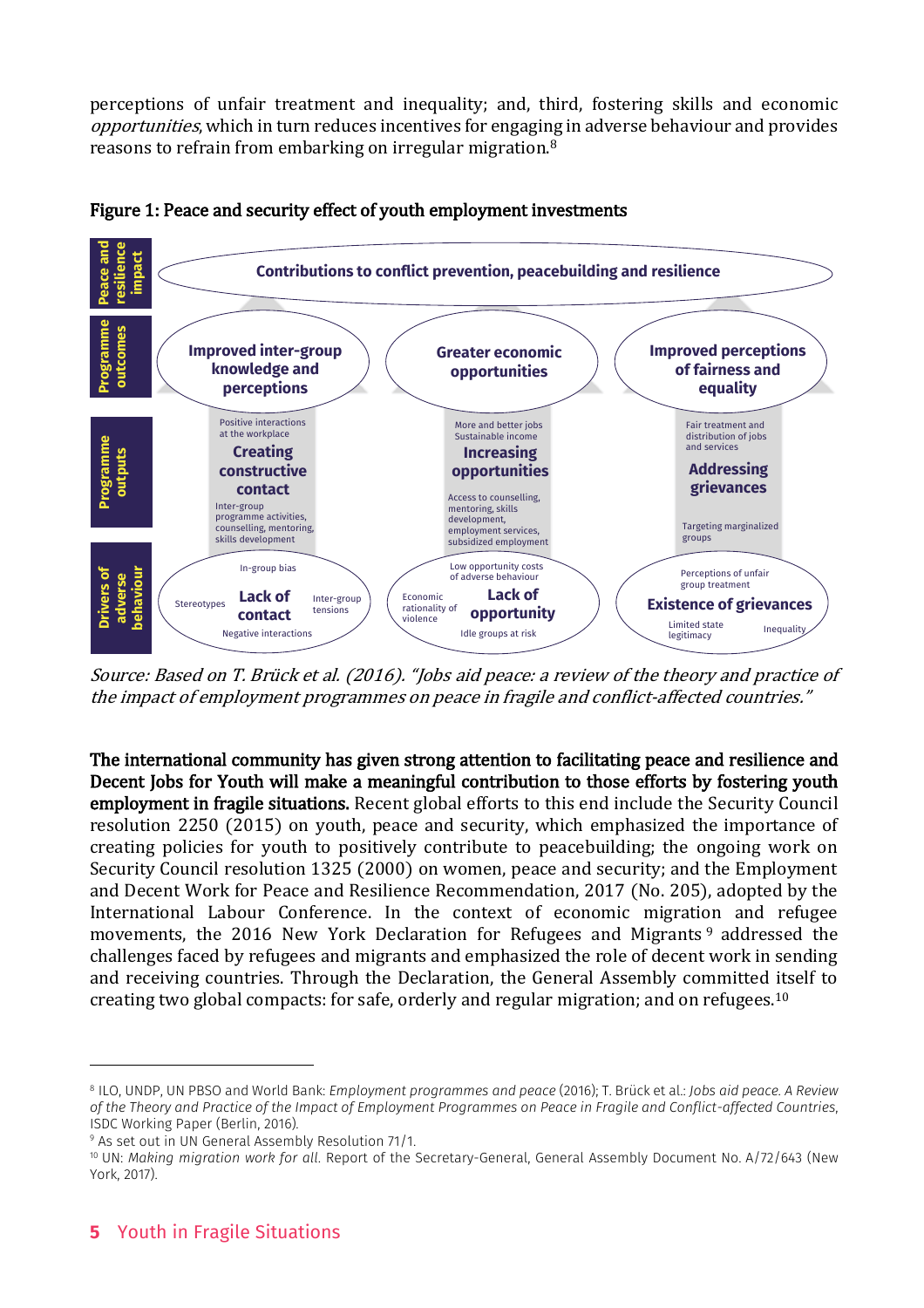Investing in youth employment in fragile situations will boost the labour market outcomes of some of the most vulnerable young people, including young women and disabled young people, who are most at risk of being excluded from development gains. With the motto of "leaving no one behind" and "reaching the furthest behind first", Decent Jobs for Youth will capitalize on the interconnected nature of the Sustainable Development Goals (SDGs) to speed up progress towards decent work opportunities for young women and men and economic growth. The 2030 Agenda for Sustainable Development is a transformational agenda, universal in scope and ambitious in its aspiration to leave no one behind. Fragility, vulnerability, inequality and a lack of decent work opportunities remain the greatest impediment to the achievement of the SDGs. Young people are active and creative agents of change. Furnished with the appropriate skills, employment opportunities and support mechanisms, they will most certainly accelerate progress towards the achievement of the 2030 Agenda.

# 3 Evidence and innovations

# 3.1 What works in promoting youth employment in fragile situations?

#### 3.1.1 Vocational and entrepreneurship skills training

Skills development can improve young peoples' employability and self-employment and facilitate their transition into the labour market. This is necessary, as countries in fragile situations often have weak education systems. However, investments in skills development will not automatically translate into better jobs for young people unless mismatches between education and training providers, on the one hand, and employers, on the other, are remedied.  $11$ Experience has shown that successful interventions that lead to youth employment should follow a market-based, demand-driven approach, that is built on a comprehensive labour market analysis and that benefits from the participation of employers, workers and other local stakeholders.<sup>12</sup> Close cooperation and involvement of workers' and employers' organizations based on social dialogue and tripartism is a key success factor in promoting youth employment for peace and resilience. Complementary measures, such as start-up grants, subsidized wage employment in an employment-intensive investment programme and job-matching services will enhance the gains from skills development interventions.

In fragile settings, the combination of technical and non-technical skills is crucial to the improvement of attitudes and behaviours. Soft skills training for at-risk young people has helped to lower the incidence of crime and violence.<sup>13</sup> Elements such as conflict resolution, problemsolving and teamwork have the potential to maximize the positive impact of employment on peacebuilding and conflict prevention.

#### 3.1.2 Access to capital

 $\overline{a}$ 

Cash transfers, in-kind capital and subsidized credit have helped young people in fragile situations, and in particular those in rural areas, to sustain and start their businesses and improve

<sup>11</sup> C. Blattman and L. Ralston: *Generating employment in poor and fragile states: evidence from labor market and entrepreneurship programs*. Available at SSRN (2015); R. Mallett and R. Slater: "Livelihoods, conflict and aid programming: Is the evidence base good enough?" in *Disasters* (Vol. 40, Issue 2) pp. 226–245, April 2016.

<sup>12</sup> GIZ: *Employment promotion in contexts of conflict, fragility and violence: Opportunities and Challenges for Peacebuilding* (Bonn, 2015)*.*

<sup>13</sup> C. Blattman, J. Jamison and M. Sheridan: *Reducing crime and violence: experimental evidence on adult noncognitive investments in Liberia.* Policy Research Working Paper 7648 (World Bank Group, Washington, DC, 2015).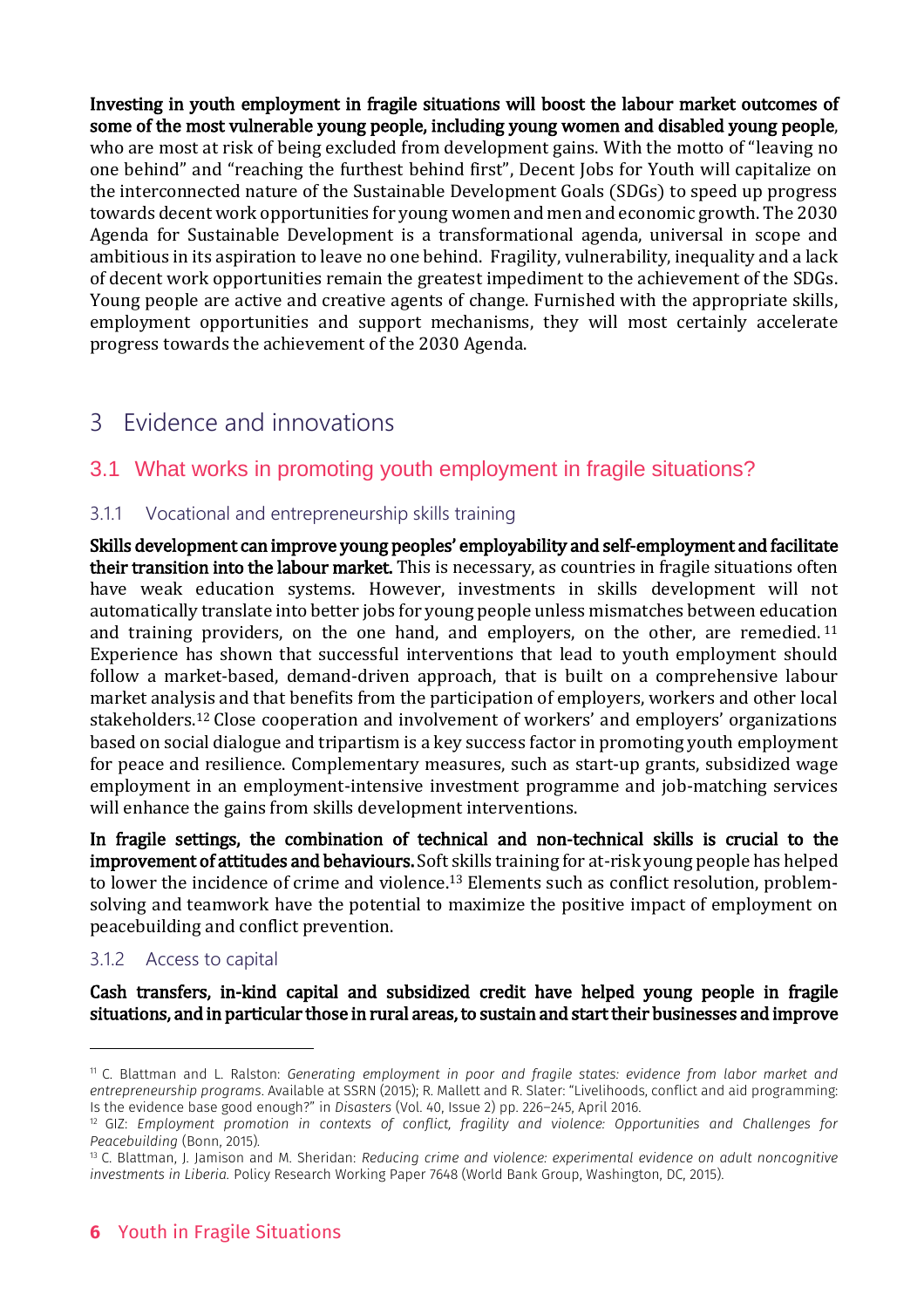their long-term earning potential.<sup>14</sup> Cash transfers can be conditional, for instance on participation in technical or soft skills training, or unconditional, in the light of recent evidence which challenges the assumption that beneficiaries will misuse cash or that capital-based programmes are conducive to dependency.<sup>15</sup>

Capital-based components can maximize the impact of technical and entrepreneurship skills. Start-up grants can enable those who have received training in entrepreneurship and technical skills to put those skills immediately to use. Moreover, by making capital transfer conditional on participation in soft skills programmes or continued presence in low risk areas, it is possible to link business development support directly with peacebuilding objectives.<sup>16</sup>

While self-employment does create jobs for youth, these are not always decent jobs. Selfemployment is frequently less a choice than a necessity for young people in fragile situations, rendering them vulnerable to hazardous working conditions and low productivity. Interventions promoting self-employment among young people must stress the importance of quality of work, rights at work and the sustainability of youth-led businesses.

#### 3.1.3 Labour-based programmes after conflicts and disasters

Labour-based initiatives such as employment-intensive investment programmes (EIIP) and cash-for-work schemes can offer young people immediate work and income opportunities, while at the same time enabling them to take part in the sustained improvement of their local community infrastructure. EIIPs and cash-for-work programmes generate both immediate and medium-term employment and income by maximizing the use of available skilled and unskilled local labour in public investments. The tangible benefits of these ventures include immediate peace dividends in fragile situations, a crucial outcome, given that most youth employment interventions take some time to show results.<sup>17</sup>

Labour-intensive investments are particularly useful in the rehabilitation and reconstruction of areas hit by conflicts and disasters, in the rebuilding of physical and social infrastructure, such as roads, schools, drainage and drinking water systems.<sup>18</sup> Recent research on the employment impacts of investments in road infrastructure indicates that these investments not only bring direct and indirect employment benefits in the short term, they also support long-term economic growth and employment creation, by lowering private sector costs and increasing productivity. <sup>19</sup> At the same time, labour-related programmes are not limited to the rehabilitation of hard infrastructure, but also involve the channelling of employment-intensive investments into the social sectors and environmental services. Measures of this kind facilitate the social cohesion and climate resilience of communities, and militate against the common tendency of infrastructure projects to favour the employment of men without disabilities.

#### 3.1.4 Integrated strategies to combine multiple programme components

Employment programmes which combine multiple instruments can maximize their impact on labour market outcomes of youth. On their own, vocational and entrepreneurial skills training

<sup>14</sup> Blattman and Ralston, op. cit.

<sup>15</sup> D. K. Evans and A. Popova: *Cash transfers and temptation goods*: *a review of global evidence*. Policy Research Working Paper 6886 (World Bank Group, Washington, DC, 2014).

<sup>16</sup> C. Blattman and J. Annan: "Can employment reduce lawlessness and rebellion? A field experiment with high-risk men in a fragile state" in *American Political Science Review* (2016, Vol. 110, Issue 1) pp. 1–17.

<sup>17</sup> J. Kluve et al.: *Interventions to improve the labour market outcomes of youth: A systematic review of training, entrepreneurship promotion, employment services and subsidized employment interventions* (Campbell Systematic Reviews, 2017).

<sup>&</sup>lt;sup>18</sup> ILO: *Employment-intensive investment: providing infrastructure, jobs and income (Geneva, 2013).* 

<sup>&</sup>lt;sup>19</sup> ILO: *Review of impacts of road sector investments on employment* (Geneva, 2017).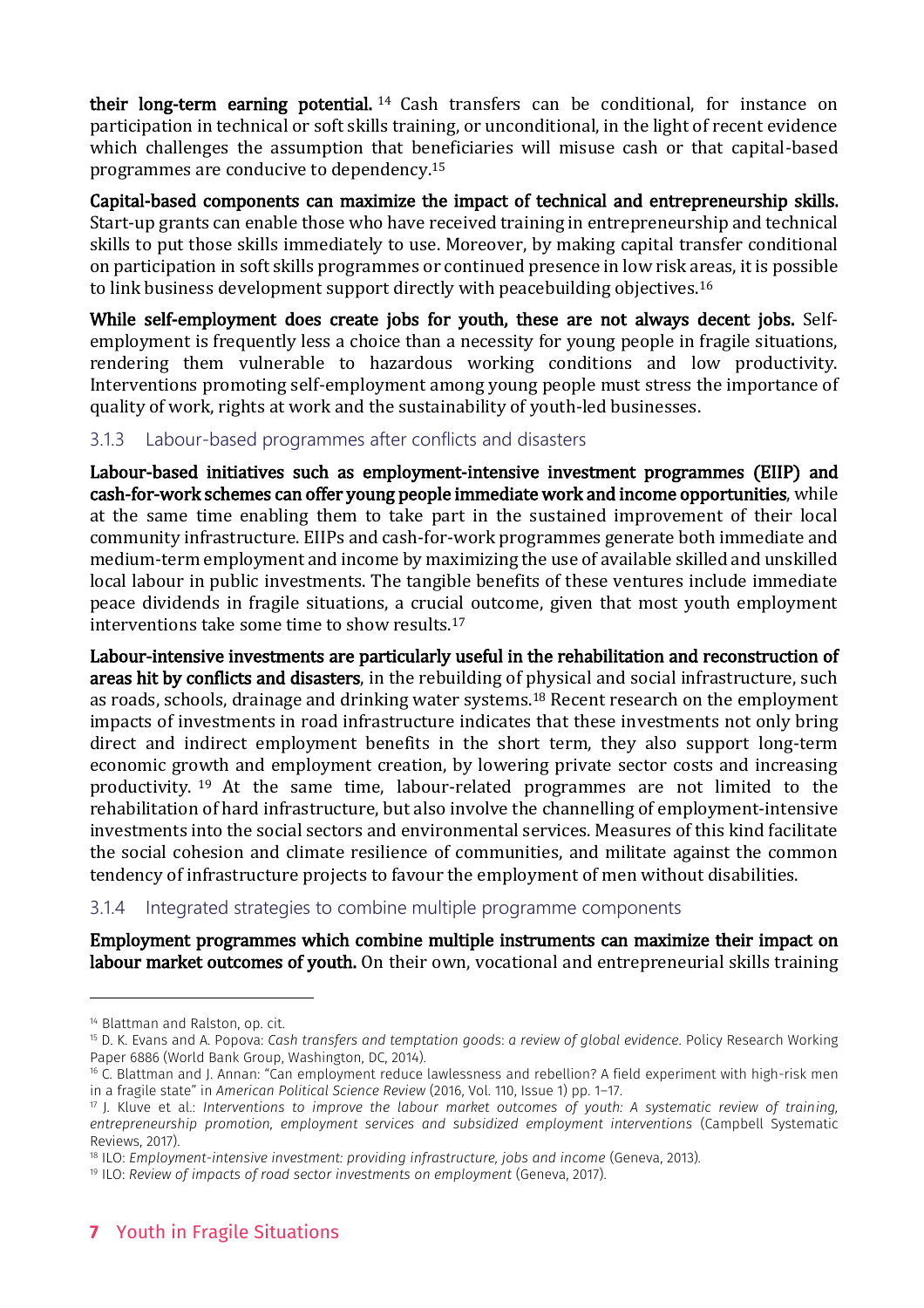courses are often insufficient to enable young people to transition into sustained wage employment or self-employment. When complemented by capital transfers, employmentintensive investment programmes and employment services, however, these measures are much more likely to result in positive labour market outcomes. Employment services, in particular, can act as catalysts, matching young people with training opportunities, financial services, labour-based programmes and actual jobs. The Programme on Jobs for Peace and Resilience, an ILO flagship programme, relies on such an integrated approach to strengthen action at the country level.<sup>20</sup>

### 3.2 What innovative approaches can be taken to fostering youth employment in fragile settings?

Fragile settings pose particular challenges to the design and implementation of effective youth employment programmes, including those in volatile political and security environments and with limited infrastructure. Building on past experiences, and making use of new project designs and technologies, innovative approaches to creating decent jobs for young people respond creatively to the specific problems of these fragile contexts.

#### 3.2.1 New technologies as a means to extend skills training to hard-to-reach youth

Digital resources and mobile training facilities may be particularly useful for reaching young people in fragile environments (in particular those with restricted mobility, who need to move frequently or who are repeatedly displaced) – both to provide educational opportunities but also as a potential source of employment.

E-learning resources can help to reach young populations who are willing to enhance their skills even in times of conflict. In the Syrian Arab Republic, technical and vocational training (TVET) centres work around unsafe learning situations by using alternative training methods. A TVET portal has been set up to provide a range of online learning facilities, including lessons, chat rooms, and the testing and provision of multimedia and interactive learning materials. The portal offers an effective substitute to the traditional training facilities at the Damascus Training Centre, given that many students are unable to reach the centre. The Centre also communicates with staff and students through bulk mobile messaging, via its website and over social media. In addition, an electronic placement and career guidance system (E-PCGS) has been put in place to support staff in linking refugees with employment opportunities. The system facilitates the follow-up and tracking of the employment status of the Centre's graduates, supports the identification of employment opportunities, and helps to link these opportunities to graduates.<sup>21</sup>

Mobile skills-building facilities can offer skills training opportunities to young people who are not only barred from education through social and economic factors, but whose access is equally compounded by unreliable transport and infrastructure. In Haiti, for example, where urban areas account for as many as 57 per cent of unemployed young people, young women and men often lack access to traineeships and business services. In response to these challenges characteristic of fragile settings, the Laboratoire d'Innovation et de Développement Economique (LIDÉ) bus has been set up, as a roving skills-building facility offering business management programmes for young women and men in particularly vulnerable

<sup>&</sup>lt;sup>20</sup> See details of the programme on the ILO website, at http://www.ilo.org/global/about-the-ilo/how-the-iloworks/WCMS\_495276/lang--en/index.htm.

<sup>21</sup> Details of the TVET programme of the UN Relief and Works Agency for Palestine Refugees in the Near East (UNRWA) are available online at https://www.unrwa.org/userfiles/201208024264.pdf.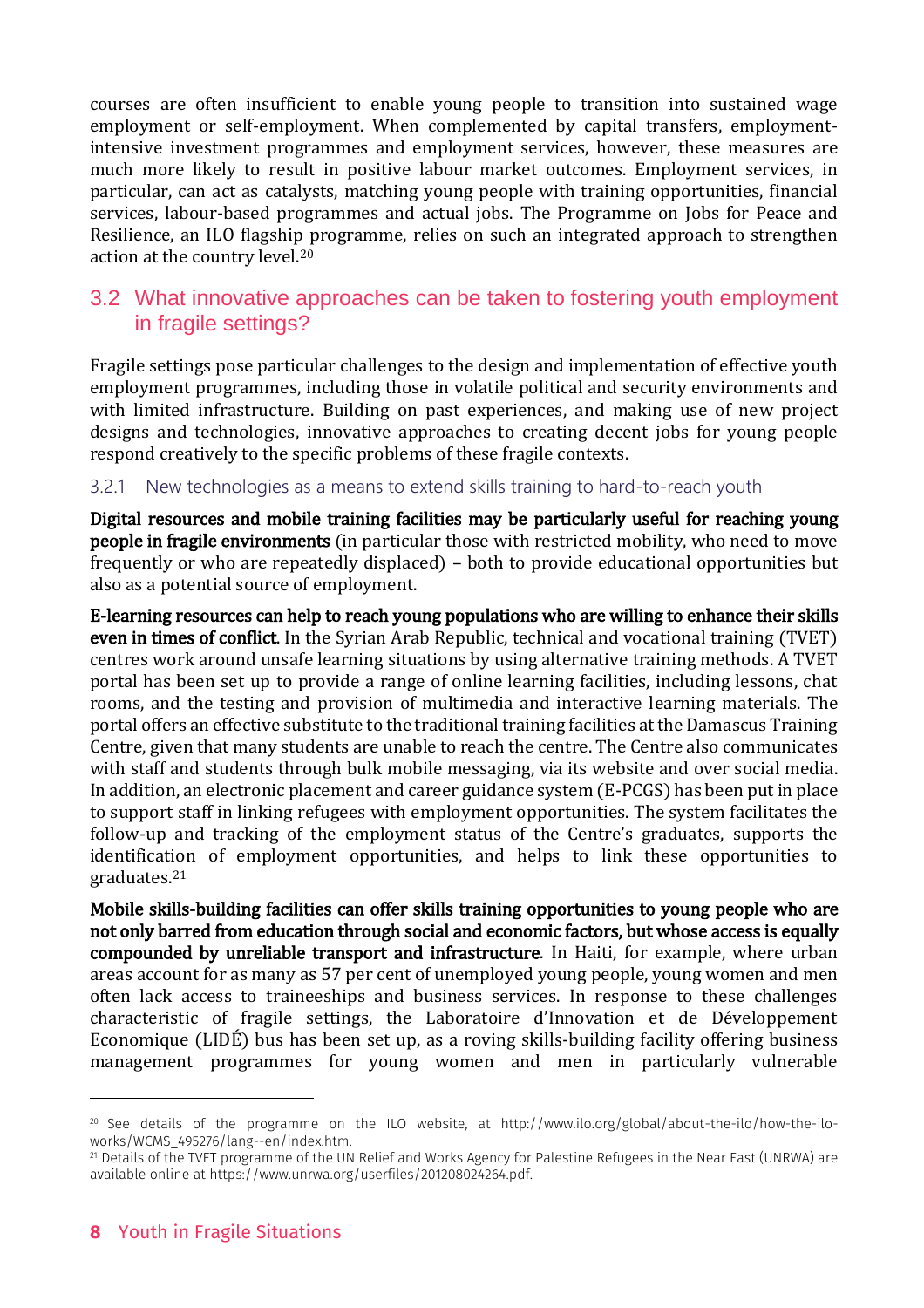neighbourhoods to enable them to launch their own start-ups. Eighteen months after the launch of LIDÉ in the Fort National district of Port-au-Prince, 300 young entrepreneurs were reached, 40 start-ups have been incubated and a voice has been given to people who normally remain unheard.<sup>22</sup>

#### 3.2.2 Multi-stakeholder approaches to connect youth with the private sector

Projects which engage a wide range of local stakeholders, including students, employers and educational institutions, can help to increase graduates' employability and facilitate school-towork transitions in fragile settings. A project in Gaza, where young people face high unemployment, has been mounted to link graduates with the private sector, while at the same time improving the productivity of five local industries. The engineering departments at the Islamic University of Gaza have been connected with the private sector through the University's Industry and Community Liaison Centre, which was established in 2014. The Liaison Centre connected the engineering faculty with the private sector by such means as providing technical assistance to the private sector with experts from IUG; ensuring the participation of the private sector in the process of upgrading and validating curricula and their implementation with structured apprenticeships; and facilitating the transition of graduates to the world of work through counselling and job-matching. Overall, through its multi-stakeholder engagement, the project has provided smart solutions for the rebuilding of Gaza, with benefits for both the private sector and recent university graduates.<sup>23</sup>

#### 3.2.3 Graduation Approach: comprehensive strategy for youth employment

The Graduation Approach highlights the potential of combining several intervention components for more effective and sustainable youth employment opportunities in the context of fragility and forced displacement. The approach was first developed in Bangladesh to help address the needs and promote the livelihood opportunities of those who were too poor for microfinance services. The Graduation Approach specifically targets the most vulnerable households, with a special emphasis on youth, and assists them through a range of interventions: supporting them with consumables, educating them in ways of making efficient savings, and providing skills training focused on founding and sustaining businesses and transfers of cash and livestock to help jumpstart a sustainable economic activity. Since 2013, pilot projects have aimed to extend the approach to support refugees and their host communities in urban settings. One pilot project targeted members of the African and Syrian refugee populations in Cairo and Alexandria. Preliminary results indicate that 754 participants have found wage employment and 797 have successfully started their own businesses. Moreover, according to initial estimates, the average income per person per month has increased by around 18 per cent in Cairo and 27 per cent in Alexandria.<sup>24</sup>

<sup>22</sup> UNDP: *Innovation for 2030 – UNDP Innovation Facility: 2015 year in review* (New York, 2015).

<sup>23</sup> ILO, UNDP and UNHCR: *Case studies on youth employment in fragile situations* (Global Initiative on Decent Jobs for Youth, 2017)*.*

 $24$  Details of the UNHCR Graduation Approach may be found online on the UNHCR website at http://www.unhcr.org/uk/graduation-approach-56e9752a4.html*.*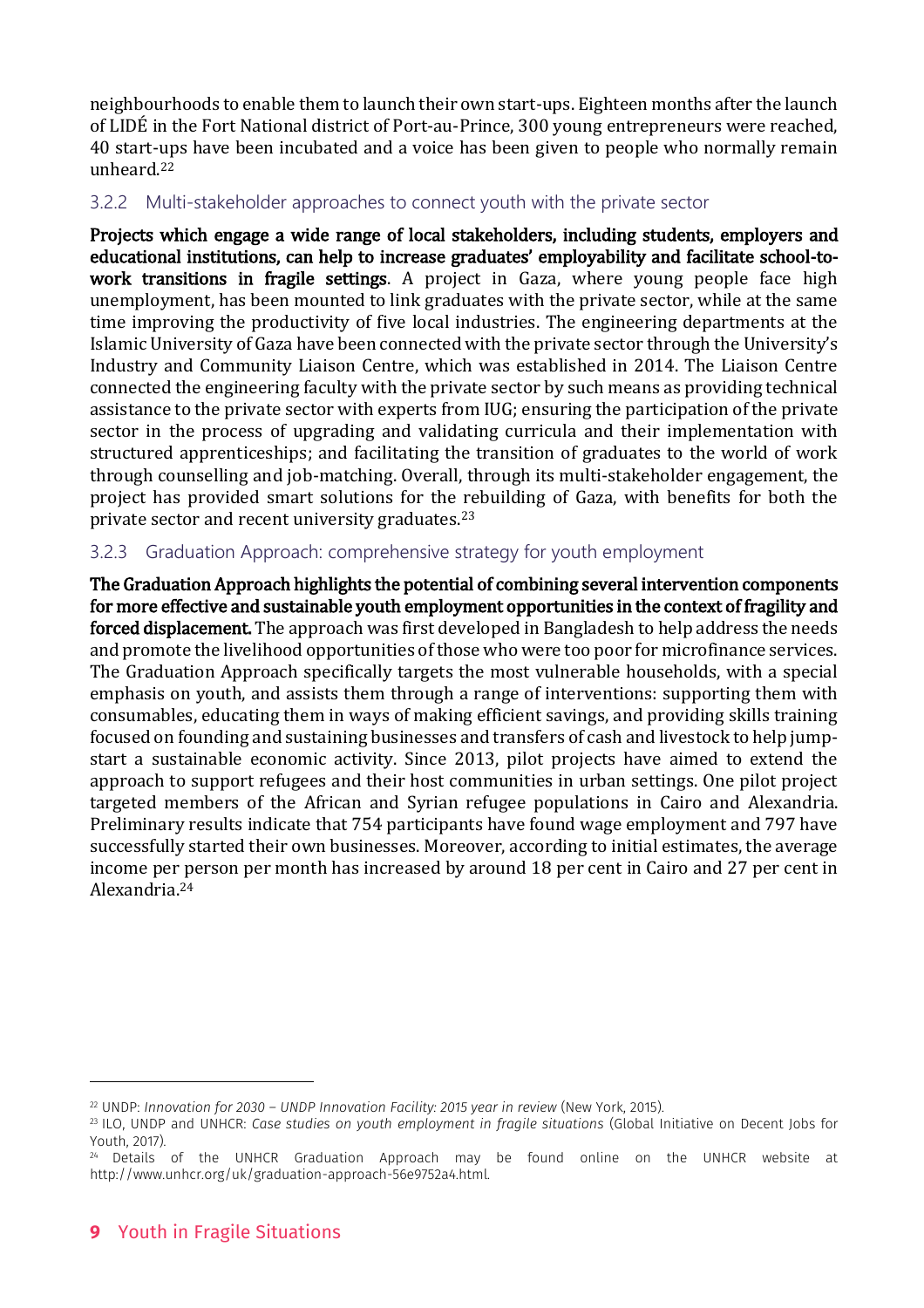# 4 Action on decent jobs for youth in fragile settings

## 4.1 Enhance the evidence base on what works and how to facilitate decent jobs for young people in fragile situations

Decent Jobs for Youth will work with numerous partners at global, regional and country levels to strengthen the evidence base and support the development of effective tools to foster the creation of jobs for young people while contributing to sustained peace and resilience. Decent Jobs for Youth will:

- 1. Synthetize the lessons learned from promising and tested approaches to assist young people in fragile situations in gaining decent work, including through effective targeting and the use of social dialogue;
- 2. Outline a learning agenda to identify learning needs and priorities to improve the effectiveness of interventions in situations of fragility. In doing so, the initiative will liaise with existing local and international efforts to enhance the evidence base on the links between youth employment, peace, resilience, irregular migration and forced displacement;
- 3. Invite and work with partners to produce evidence in emerging areas, such as the use of science and technology to stimulate innovation in fragile settings (in such areas as new technologies in cash transfer programming, hackathons, apps and virtual reality); opportunities for job creation in the provision of services in fragile situations; and effective interventions for enterprise creation in fragile settings (including through youth cooperatives and the social economy);
- 4. Create a knowledge resource directory with technical and guidance notes on youth in fragile settings, linking and capitalizing on the resources on the promotion of decent work in situations of fragility in the multimedia library of the International Training Centre of the ILO.<sup>25</sup>
- 5. Facilitate evidence take-up and improved programming and monitoring through thematic workshops with policymakers, practitioners and academics at country and global levels.

## 4.2 Promote effective and promising interventions leading to more and better jobs for youth

Country level work will rely on the identification of youth needs and will encourage youth voices: Decent Jobs for Youth will raise awareness among all stakeholders of the particular needs of youth in fragile situations and encourage young people to speak out and become engaged in crisis responses.

Building on national priorities and the capacities on the ground, Decent Jobs for Youth will promote interventions aiming at:

1. Strengthening the employability of young people through demand-driven, market-based vocational skills, job-search assistance and coaching;

<sup>&</sup>lt;sup>25</sup> See the ITC-ILO platform "From fragility to resilience through decent work", available online at https://fragilestates.itcilo.org/promotion-of-decent-work-in-situations-of-fragility/.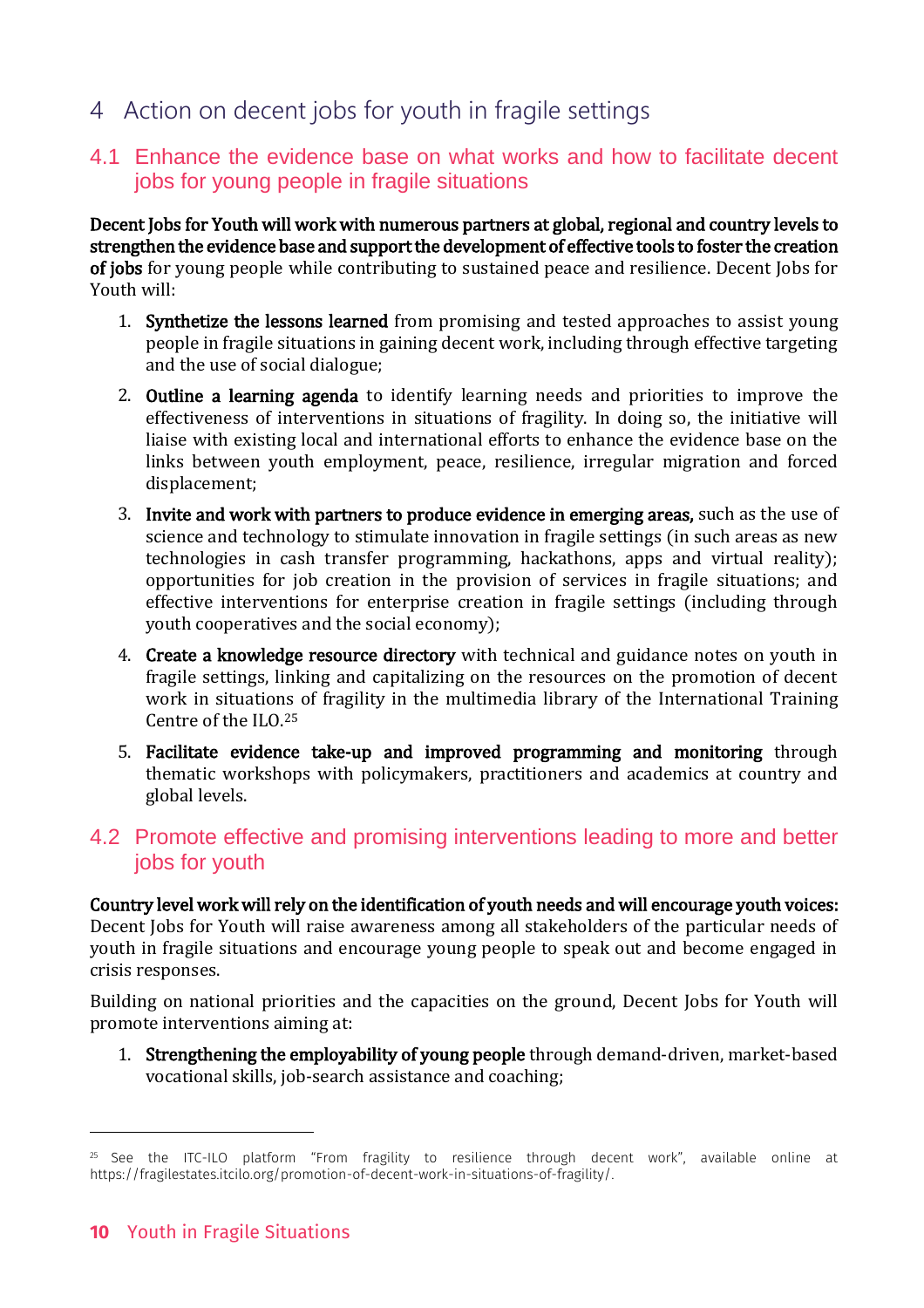- 2. Facilitating enterprise creation and growth through entrepreneurial skills and access to capital;
- 3. Fostering job creation through employment-intensive investments and cash-for-work programmes that are well suited for reconstruction and other public works.

Decent Jobs for Youth will place a strong focus on young women. Young women are particularly affected by unemployment and lack of decent work in fragile environments. Their meaningful participation in the labour market is essential to support recovery and resilience building and is therefore a crucial target of Decent Jobs for Youth. In addition, the initiative will foster respect for the rights of children and young people, combat discrimination, as well as child and forced labour, and stress the importance of complementary services for young people in fragile situations, including psychological support and access to social protection.

## 4.3 Stimulate youth-targeted employment and enterprise development policies in fragile settings

Decent Jobs for Youth will work with partners to assist policymakers, workers' and employers' organizations, and other national stakeholders as they identify, design and implement solutions to the youth employment challenge in fragile contexts. In particular, the initiative will aim at strengthening institutional capacity:

- 1. To identify processes or policies that could hinder decent work for young people, together with policy solutions to facilitate more inclusive economic growth with direct job benefits for young people;
- 2. To integrate youth employment policies into national efforts for prevention, recovery and resilience.